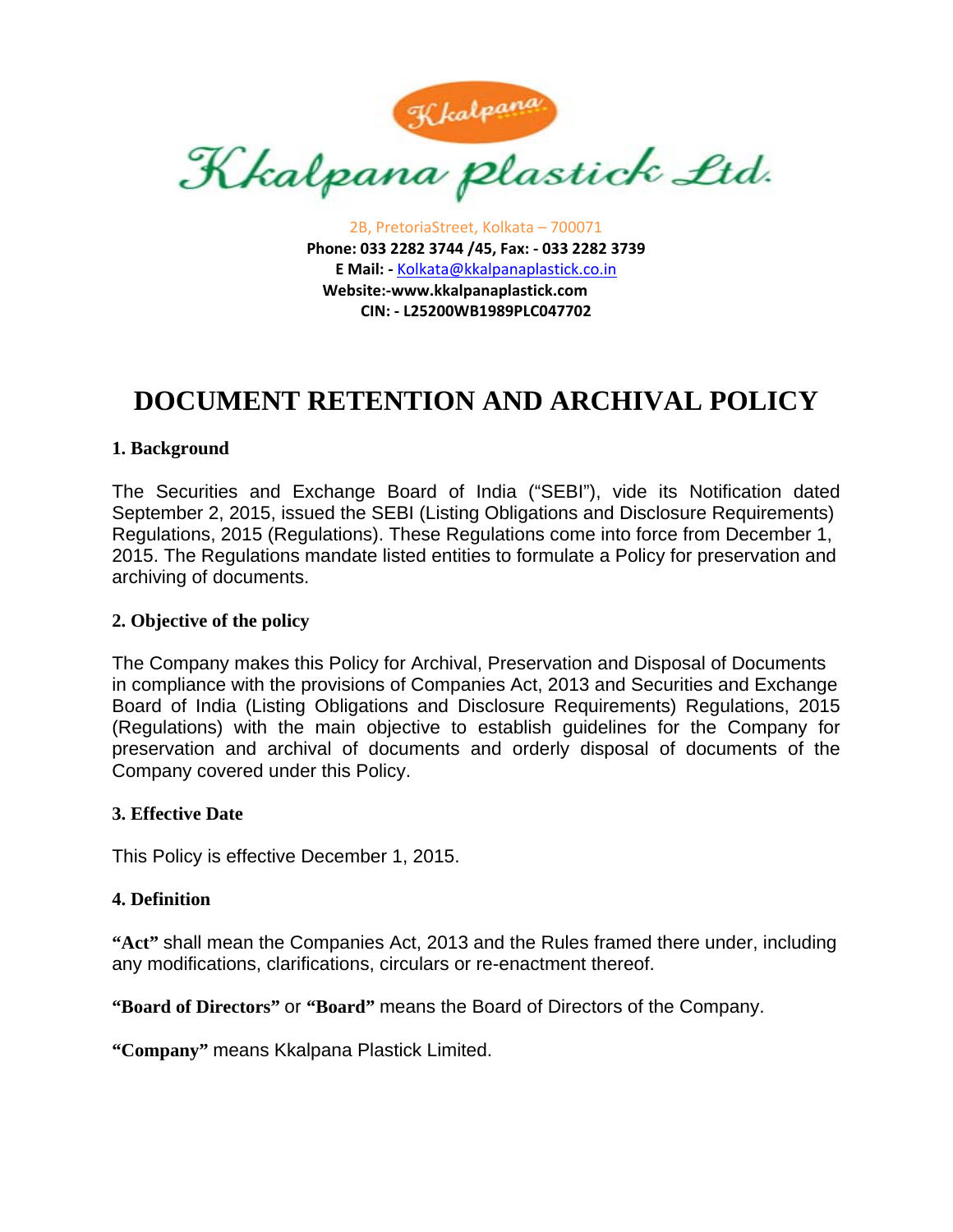**"Document"** means any register, record or other document mandatorily required to be maintained by the Company as per the provisions of the Companies Act, 2013 and the rules made there under, the Securities and Exchange Board of India Act, 1992 and the regulations issued by the Securities and Exchange Board of India including any statutory modification and amendments or re-enactments thereof or under any other law for the time being in force whether maintained physically or electronically.

**"Listing agreement"** shall mean the uniform listing agreement executed in pursuant to Securities and Exchange Board (Listing Obligations and Disclosure Requirements) Regulations, 2015

**"Policy"** means this Policy for Archive, Preservation and Disposal of Documents.

**"Regulations"** mean Securities and Exchange Board of India (Listing Obligations and Disclosure Requirements) Regulations, 2015 including any modifications, clarifications, circulars or re-enactment thereof.

**"SEBI"** means the Securities and Exchange Board of India.

**"SEBI Regulations"** means the regulations made by SEBI in accordance with the Securities and Exchange Board of India Act, 1992 (the SEBI Act).

Any other term not defined under these presents shall have the same meaning as defined in the Companies Act, 2013 or the rules made there under, the SEBI Act or the SEBI Regulations.

# **5. Applicability**

This policy shall apply to all the documents that are required to be maintained and preserved under the applicable provisions of the Act, the SEBI Act, the SEBI Regulations and any other acts, rules and regulation for the time being in force.

## **6. Statement of Policy**

All the documents required to be maintained by the Company are broadly categorized as:

- i. Statutory and Regulatory documents,
- ii. Other documents.
	- a. All the statutory and regulatory documents that are required to be maintained and preserved by the Company shall be maintained and preserved for such duration as may be specified by the relevant statute or regulation, as the case may be, governing the maintenance of the particular document.
	- b. Other documents shall be preserved either permanently or for such period as may be specified by the company from time to time.
	- c. All the documents, records that are statutorily required to be hosted on the website of the Company as per SEBI regulations or other applicable law, shall be